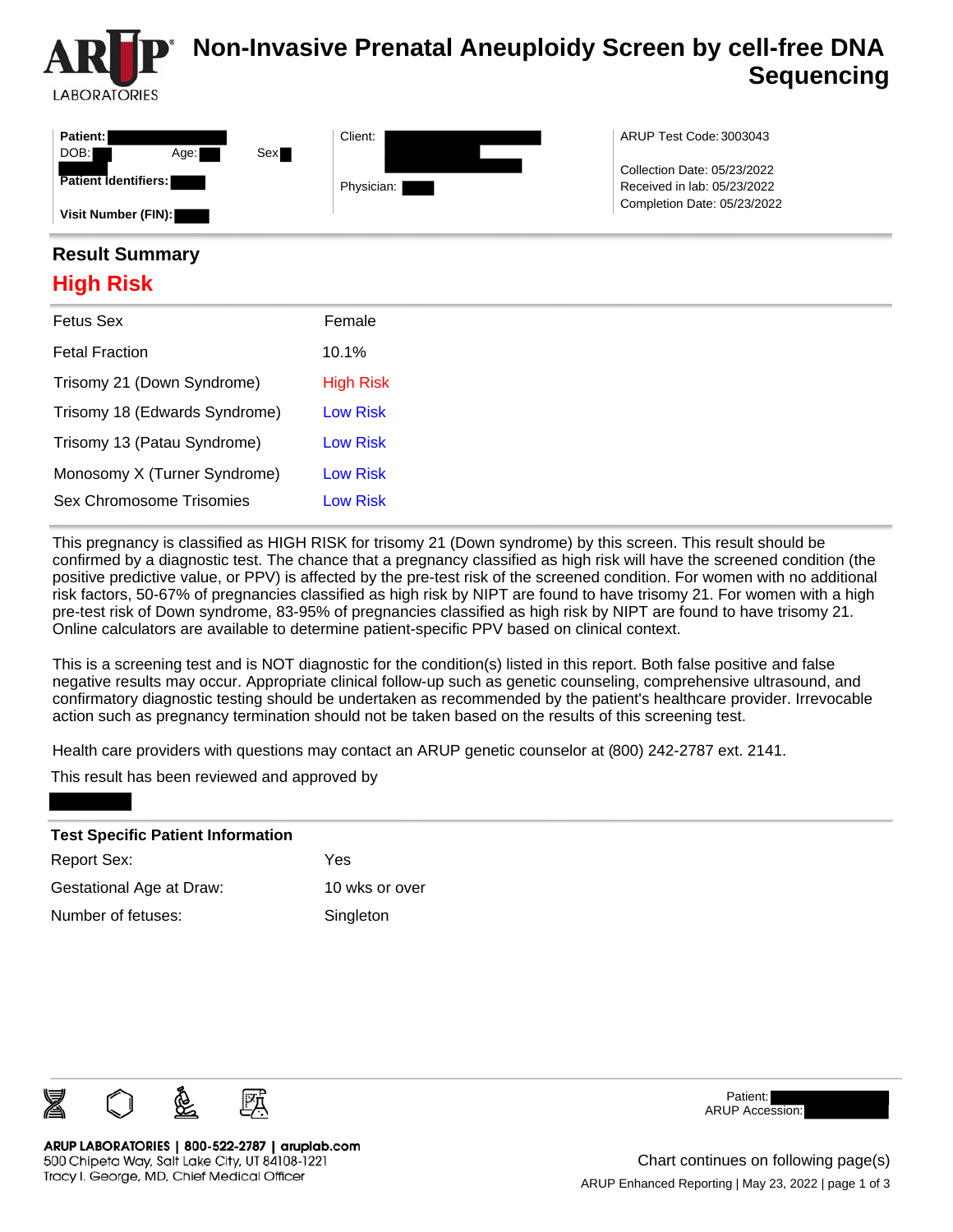## Non-Invasive Prenatal Aneuploidy Screen by cell-free DNA Sequencing

Patient: **Patient Identifiers:** 

| Date of Birth: Visit Number (FIN): Sex: Physician:

| Trisomy 21*            |                                          |          |          |          |          |          |  |  |  |
|------------------------|------------------------------------------|----------|----------|----------|----------|----------|--|--|--|
| Maternal age at EDD    | 20 years                                 | 25 years | 30 years | 35 years | 40 years | 44 years |  |  |  |
| <b>Gestational Age</b> | <b>Positive Predictive Value (PPV) %</b> |          |          |          |          |          |  |  |  |
| 10 weeks               | 27.2                                     | 29.7     | 38.9     | 61.6     | 85.7     | 95.1     |  |  |  |
| 12 weeks               | 25.6                                     | 27.9     | 37.0     | 59.6     | 84.5     | 94.8     |  |  |  |
| 14 weeks               | 24.3                                     | 26.7     | 35.5     | 58.0     | 83.8     | 94.3     |  |  |  |
| 16 weeks               | 23.4                                     | 25.7     | 34.3     | 56.8     | 83.0     | 94.1     |  |  |  |
| 20 weeks               | 22.1                                     | 24.2     | 32.6     | 54.9     | 81.9     | 93.6     |  |  |  |
| 30 weeks               | 20.9                                     | 23.0     | 31.1     | 53.1     | 80.8     | 93.1     |  |  |  |

Prior risks in this table are based on gestational age and maternal age at estimated due date (EDD). Additional clinical information affecting prior risk - such as ultrasound abnormalities, family history, and prior screening results - is not included. Clinical decisions should take all relevant medical and family history into account.

PPV is the chance that a fetus with a high risk screening result has the condition. The PPV calculation is based on the sensitivity and specificity of testing along with the prevalence of the condition.

\*PPV values presented are calculated based on patient pretest risk, reported VeriSeq test performance,<sup>1</sup> and the incidence of aneuploidy at specific maternal/gestational age as previously reported.<sup>2,3</sup>

1Borth H. Analysis of cell-free DNA in a consecutive series of 13,607 routine cases for the detection of fetal chromosomal aneuploidies in a single center in Germany. Arch Gynecol Obstet. 2021;303(6):1407-1414.

<sup>2</sup>Snijders RJ. Maternal age and gestational age-specific risk for chromosomal defects. Fetal Diagn Ther. 1995;10(6):356-67.

<sup>3</sup>Snijders RJ. Maternal age- and gestation-specific risk for trisomy 21. Ultrasound Obstet Gynecol. 1999;13(3):167-70.

#### **Background Information:**

**INTERPRETIVE INFORMATION: Non-Invasive Prenatal Aneuploidy** Screen by cell-free DNA Sequencing CHARACTERISTICS: This assay is a screening test that interrogates chromosomal abnormalities (i.e., aneuploidies) using cell free DNA (cfDNA) extracted from the blood plasma of any singleton pregnancy. Patient risk for trisomy 13, trisomy 18, trisomy 21, and sex chromosome aneuploidies is reported. Fetal fraction, in conjunction with other data quality metrics, must be met in order for each sample to yield a result. The assay is intended for use as a screen only and is not equivalent to prenatal genetic diagnostic testing.

METHODOLOGY: Next Generation Sequencing (NGS) (aka Massively Parallel Sequencing (MPS)) of fetal and maternal cfDNA present in the plasma.

ANALYTICAL VALIDATION ACCURACY: The analytical sensitivity was calculated using positive percent agreement compared to established methods to detect fetal aneuploidy. For samples with greater than 5 percent observed fetal fraction, the positive percent agreements (PPA) are as follows: T13 greater than 99.9 percent, T18 greater than 99.9 percent, and T21 is 96.1 percent. The combined PPA for all aneuploidies is 97.5 percent. For



ARUP LABORATORIES | 800-522-2787 | aruplab.com 500 Chipeta Way, Salt Lake City, UT 84108-1221 Tracy I. George, MD, Chief Medical Officer

Patient: **ARUP Accession:** 

Chart continues on following page(s) ARUP Enhanced Reporting | May 23, 2022 | page 2 of 3